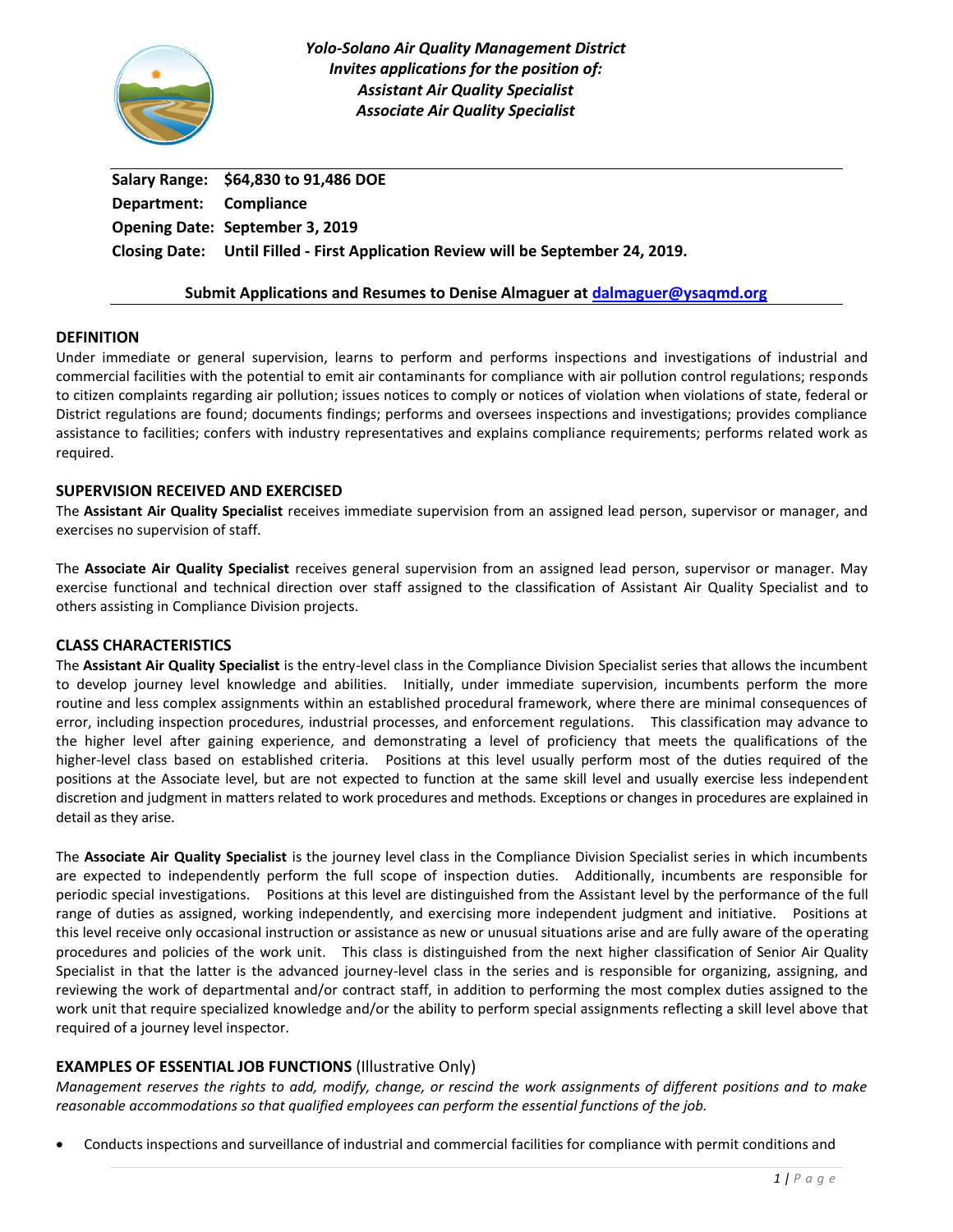

regulations; determines adequacy of air pollution control maintenance programs; makes periodic inspections to ensure proper operation; investigates cause of reported breakdowns of equipment, remedial action taken, and compliance with breakdown regulations; evaluates proposed burn projects for compliance with burn rules; determines compliance of permitted burns in-progress.

- Inspects and enforces the federal Title V operating permit program; inspects and enforces the California Air Resources Board (CARB) portable equipment registration program.
- Investigates complaints of nuisance and alleged violations of air quality regulations; interviews complainants; initiates appropriate actions to resolve problems; performs surveillance of non-permitted sources.
- Inspects industrial and commercial equipment; coordinates and participates on special investigations; surveys area while on duty for visible emissions or odors; investigates new and existing businesses and verifies if business has an existing permit, or if a permit might be required.
- Issues notices of violation; documents violation with written reports, photographs and video; advises source of operational methods for more effective control; re-inspects source to assess compliance; assists in preparation of hearing board and prosecution cases; serves as an expert witness in court.
- Reviews source records for pertinent data; maintains records and prepares reports regarding violations, complaints, contacts, ongoing and special investigations, breakdowns and violation follow-up; documents sources of air pollution, control equipment, methods of operation, and related data.
- Interacts with industry representatives to explain all aspects of air quality enforcement and to solicit voluntary cooperation in reducing air pollution; answers questions and provides information and assistance to the public, industries, commercial businesses and other public agencies; answers phone calls regarding compliance issues; assists public walk-ins in relation to compliance issues.
- Assists in source testing; when directed sets up and operates equipment; assists in training inspectors; attends training classes and seminars on applicable laws, investigative procedures, sources of pollution, and safety procedures.
- Prepares and updates various forms.
- Provides support for the Asbestos National Emissions Standards for Hazardous Air Pollutants (NESHAP) Program; conducts NESHAP related inspections of different phases of renovation and demolition projects; reviews records and plans, gathers evidence, and issues notices of violation.
- Assists in case development for mutual settlement or other prosecution cases.
- As assigned, may be responsible for duties related to the District's Smoke Management Program for agricultural, prescribed, and open outdoor burning; oversees related permitting systems; collaborates with the Engineering Division for final determination of permit approval of large or potentially high impact projects.
- Performs on-call duties as scheduled; responds to after-hour calls as necessary.
- Establishes positive working relationships with representatives of community organizations, state and local agencies, District management and staff, and the public.
- Performs other duties as assigned.

## **QUALIFICATION GUIDELINES**

#### **Education and/or Experience**

*Any combination of training and experience that would provide the required knowledge, skills, and abilities is qualifying. A typical way to obtain the required qualifications would be:*

Assistant Air Quality Specialist: Graduation from college with major course work in engineering, biology, chemistry or the physical sciences or any combination of training and/or experience that could likely provide the desired knowledge and abilities. Highly related industrial and technical expertise can substitute for college degree on a year for year basis.

Associate Air Quality Specialist: Graduation from college with major course work in engineering, biology, chemistry or the physical sciences and two years of experience as an Assistant Air Quality Specialist or two years of experience in air pollution control inspection or technical studies, or any combination of training and/or experience that could likely provide the desired knowledge and abilities. Highly related industrial and technical expertise can substitute for college degree on a year for year basis.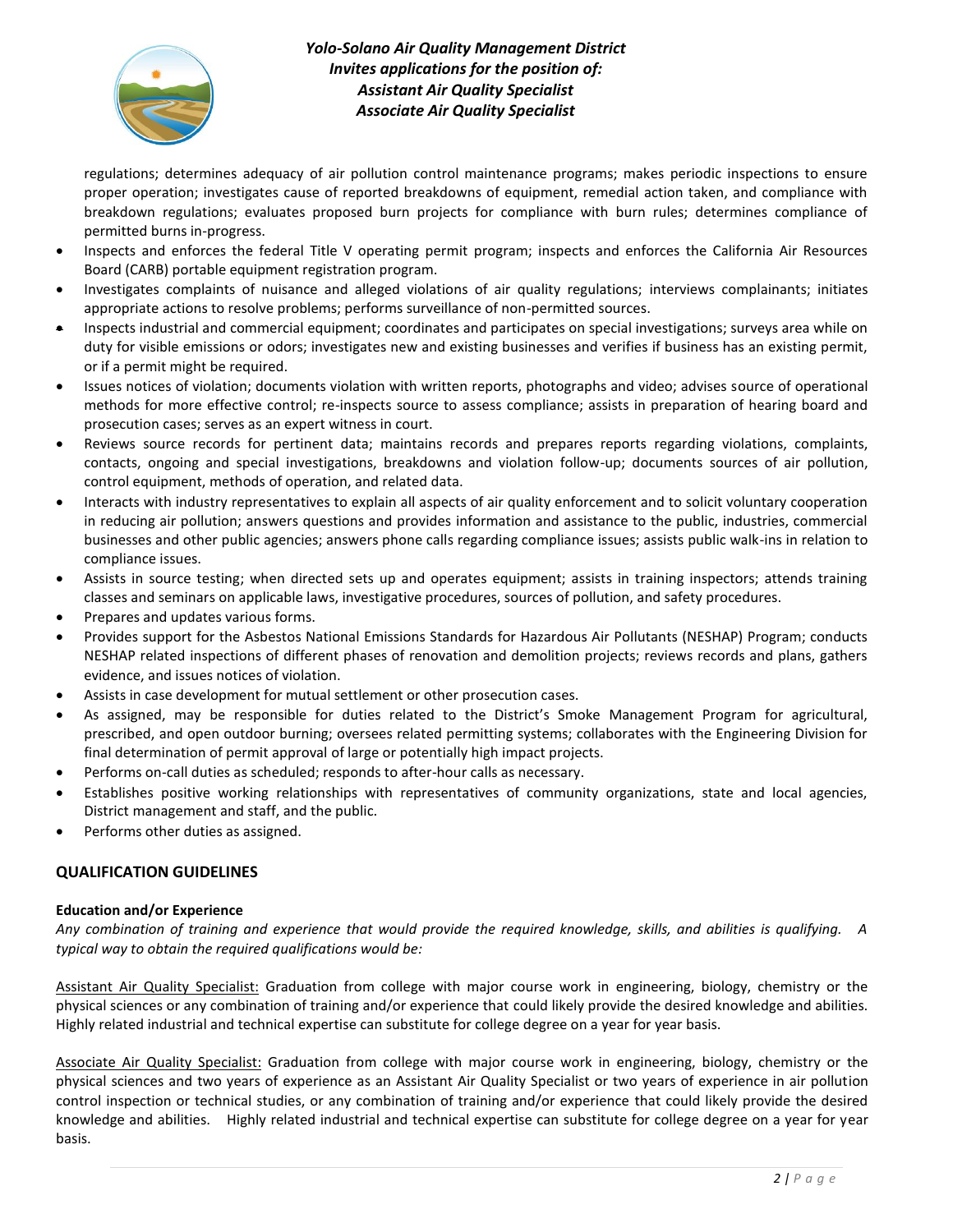

#### **Knowledge and Abilities**

Knowledge of:

*Both Classes-*

- Principles of physics, chemistry, and engineering related to air pollution control.
- Basic scientific research methods.
- Principles and concepts of basic process and control equipment.
- District rules and standards pertaining to air pollution control.
- Industrial processes and related mechanical, electrical, and chemical systems.
- Investigation procedures.
- Sources, types and characteristics of air contaminants; various programs, applicable federal, state, and local laws, codes, and regulations related to air quality, including the Federal Operating Permit Program (Title V), Asbestos NESHAP Program, CARB Portable Equipment Registration Program.
- Standard office procedures, practices, and equipment, including a computer and applicable software.
- Methods and techniques for record keeping and report preparation and writing.
- Occupational hazards and standard safety practices.
- English usage, spelling, vocabulary, grammar, and punctuation.
- Techniques for providing a high level of customer service by effectively dealing with the public, vendors, contractors, and District staff.

#### Ability to:

*Both Classes -*

- Learn and apply air quality inspection techniques.
- Prepare technical reports.
- Detect, document, and collect evidence of violations of air pollution control laws.
- Analyze a variety of enforcement related problems and recommend solutions.
- Troubleshoot and track down sources of pollution.
- Investigate violations of District regulations caused by industrial equipment breakdown.
- Understand, explain, and apply applicable laws, codes, and regulations.
- Read, interpret, and record data accurately.
- Organize, prioritize, and follow-up on work assignments.
- Work independently and as part of a team.
- Make sound decisions within established guidelines.
- Respond to issues and concerns from businesses, industry, public agencies, contractors, and the community.
- Analyze complex issues and develop and implement an appropriate response.
- Follow written and oral directions.
- Observe safety principles and work in a safe manner.
- Communicate clearly and concisely, both orally and in writing.
- Operate an office computer and a variety of word processing and software applications.
- Safely and effectively operate ordinary hand and power tools.
- Use English effectively to communicate in person, over the telephone, and in writing.
- Establish, maintain, and foster positive and effective working relationships with those contacted in the course of work.

#### **PHYSICAL ABILITIES**

Must be able to perform essential functions of the job. This position requires sitting, prolonged standing, walking on level and slippery surfaces, reaching, twisting, turning, kneeling, bending, stooping, squatting, crouching, grasping, and making repetitive hand movement in the performance of daily duties. The position also requires both near and far vision and color vision when inspecting work and operating assigned equipment. The need to lift, carry and push tools, equipment, and supplies weighing up to 50 pounds or less is also required. The nature of the work also requires the incumbent to climb ladders, drive motorized vehicles, work after-hours as required, and possibly perform on-call duties. Position requires repetitive hand-eye coordination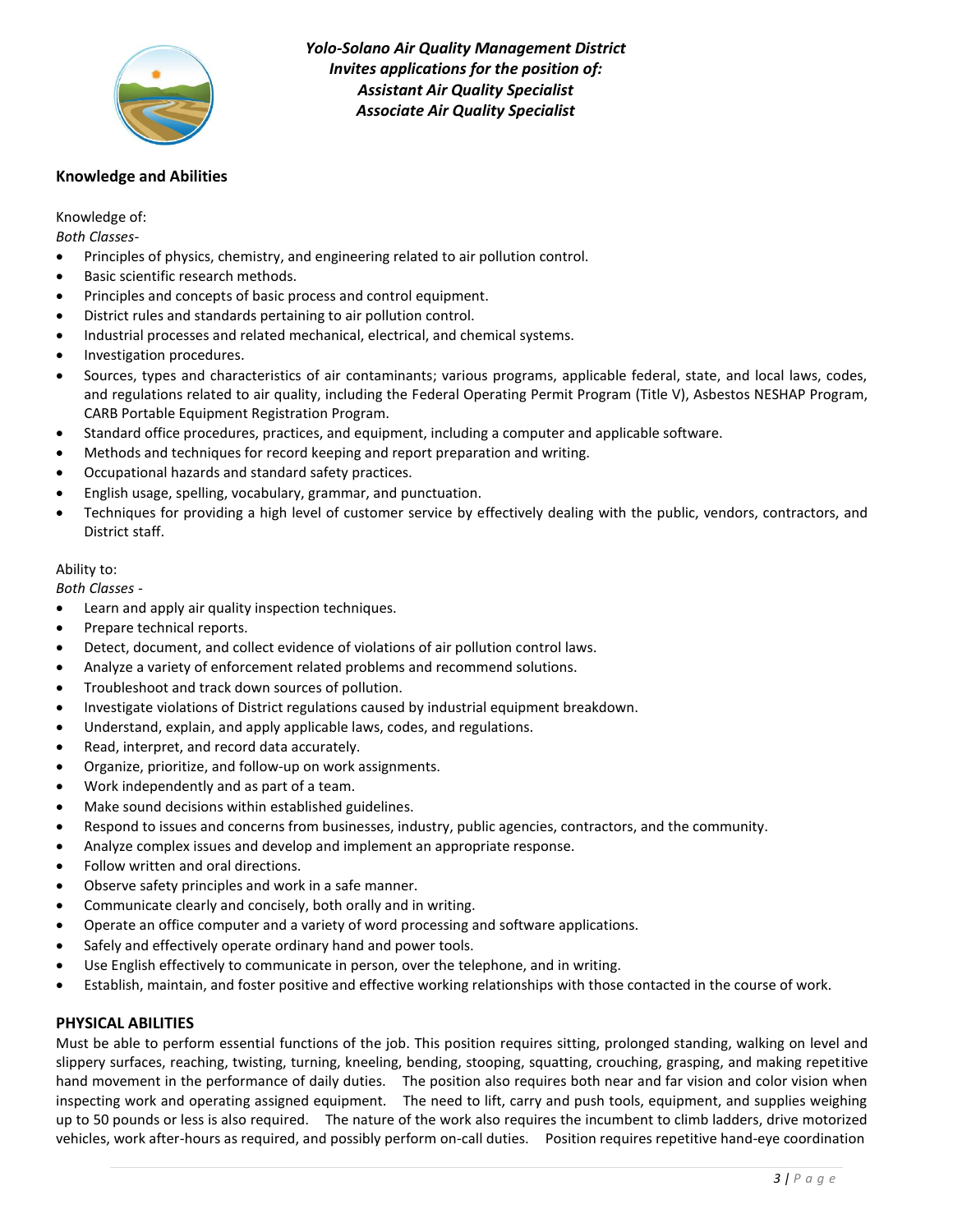

and fine-manipulation skills for preparing reports and data using a PC keyboard, computer mouse, and various office equipment. Travel by vehicle is required.

At times the public can disagree with the requirements of regulatory agencies and may be difficult to work with. This position must be able to handle these types of situations with diplomacy and tact.

#### **WORKING CONDITIONS - ENVIRONMENTAL ELEMENTS**

Incumbents perform work in an office setting with moderate noise levels, controlled temperature conditions, and no direct exposure to hazardous physical substances. Incumbents also frequently work outdoors in all weather conditions, including wet, hot, and cold with exposure to dust, fumes, diesel, gas and other vapors. Incumbents may be required to wear personal protective equipment based on established safety policy.

#### **SPECIAL REQUIREMENTS**

*Both Classes-*

- This position must possess a valid California Class C Driver's License.
- Must obtain Visible Emission Evaluation Certificate within the first six months of employment.
- Bi-annual certification by the Air Resources Board in Visible Emission Evaluation.
- Safety training as required by the District's Safety Program

**FSLA Status:** Non-exempt - Covered under Collective Bargaining Unit

| Approved: | June 1992     |
|-----------|---------------|
| Revised:  | June 2008     |
| Revised:  | February 2017 |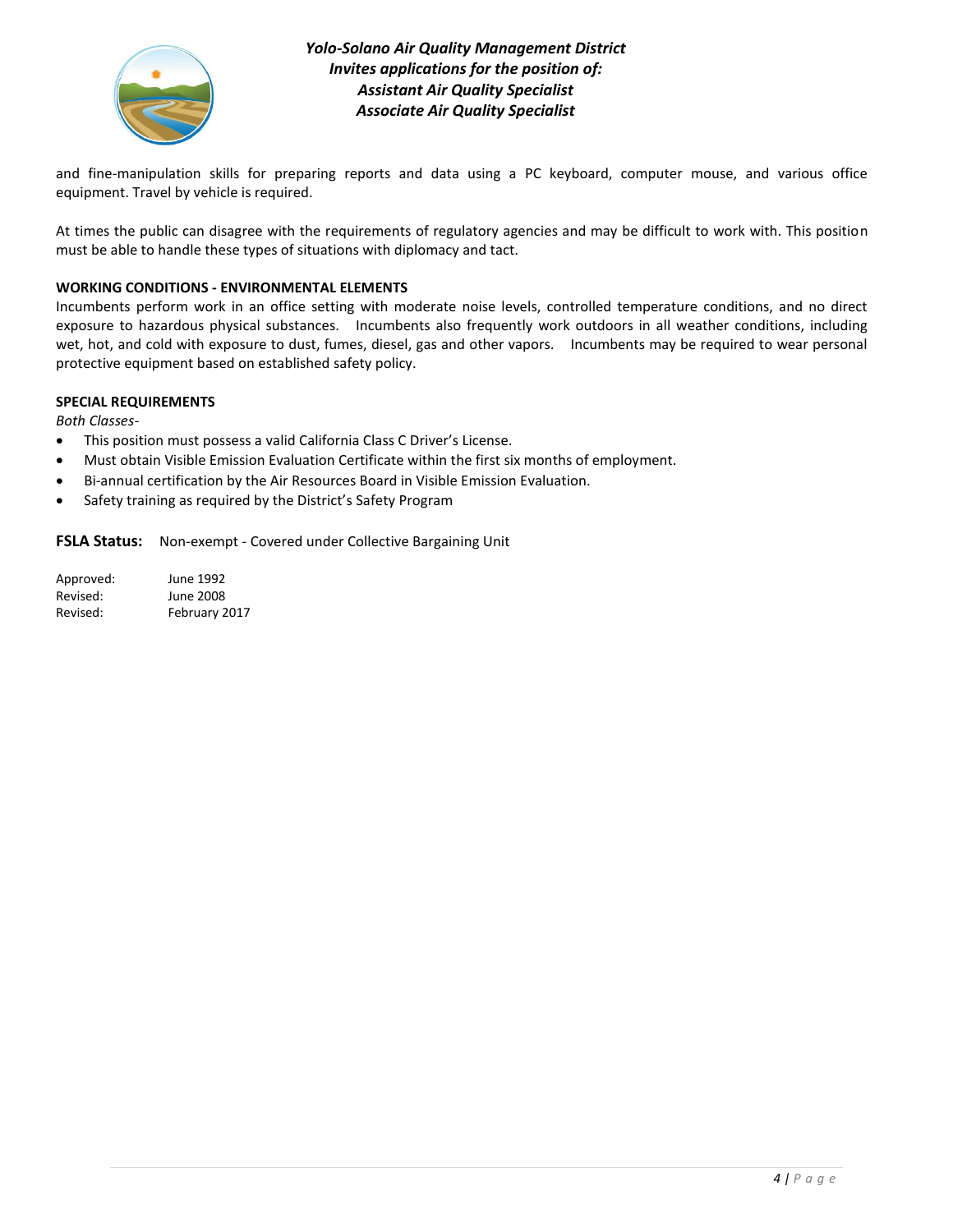

# **Yolo- Solano Air Quality Management District** <sup>1947</sup>

Galileo Court, Suite 103; Davis, CA 95618 | (530) 757-3650 | **w[ww.ysaqmd.org](www.ysaqmd.org)**

# **Employment Application**

|  | <b>Position Applying for:</b> |  |
|--|-------------------------------|--|
|--|-------------------------------|--|

**Pate: \_\_\_\_\_\_\_\_\_\_\_\_\_** 

Complete all sections of this application using the PDF fill-in version or print in ink. Illegible applications will not be considered.

# **Applicant Information**

Upon an offer of employment, your social security number will need to be submitted to Human Resources.

| Last Name                  | First Name                                                       | Middle Initial |             |           |
|----------------------------|------------------------------------------------------------------|----------------|-------------|-----------|
|                            |                                                                  |                |             |           |
| <b>Street Address</b>      | City                                                             | State          | Zip         |           |
|                            |                                                                  |                |             |           |
| Phone                      | <b>Alternate Phone</b>                                           | E-mail Address |             |           |
|                            |                                                                  |                |             |           |
| <b>General Information</b> |                                                                  |                | (Check One) |           |
| 1)                         | Are you now, or have you ever been, employed by the District?    |                | Yes         | No        |
|                            | If yes, please list dates and position:                          |                |             |           |
|                            |                                                                  |                |             |           |
| 2)                         | Do you have any relatives currently employed by YSAQMD?          |                | Yes         | No        |
|                            | If yes, please list names:                                       |                |             |           |
| 3)                         | If hired, can you provide proof of the right to work in the U.S? |                | Yes         | <b>No</b> |
|                            | If not, please explain why in an attached cover letter.          |                |             |           |

4) Do you possess a valid California Driver's License? Candidates receiving offers of employment will be required to submit a valid California Driver's License upon employment.

Yolo-Solano Air Quality Management District will inquire about your criminal history once it has been determined that you meet the minimum requirements for the position. All offers of employment will be subject to satisfactory review of any criminal convictions. No applicant will be denied employment solely on the ground of a criminal offense, which does not interfere with the candidate's ability to perform essential job functions.

# **Education and Training**

Submit evidence of your college education, such as copies of transcripts or diplomas, and copies of professional licenses, certificates or memberships with your application. You may omit those which indicate your race, religious creed, color, national origin, ancestry, sex, or age.

| Are you a High School Graduate?          | $\Box$ Yes $\Box$ No  | If not, do you possess a GED? | Yes<br>l No    |
|------------------------------------------|-----------------------|-------------------------------|----------------|
| Name and Address of College, University, |                       | Units Completed               |                |
| Business, or Trade School Attended       | Major Course of Study | Semester/Quarter              | Degree Awarded |
|                                          |                       |                               |                |
|                                          |                       |                               |                |

List current licenses, certifications, registrations, or memberships in professional organizations.

License #: License #: Expiration Date:

License #: Expiration Date:

**Yes No**